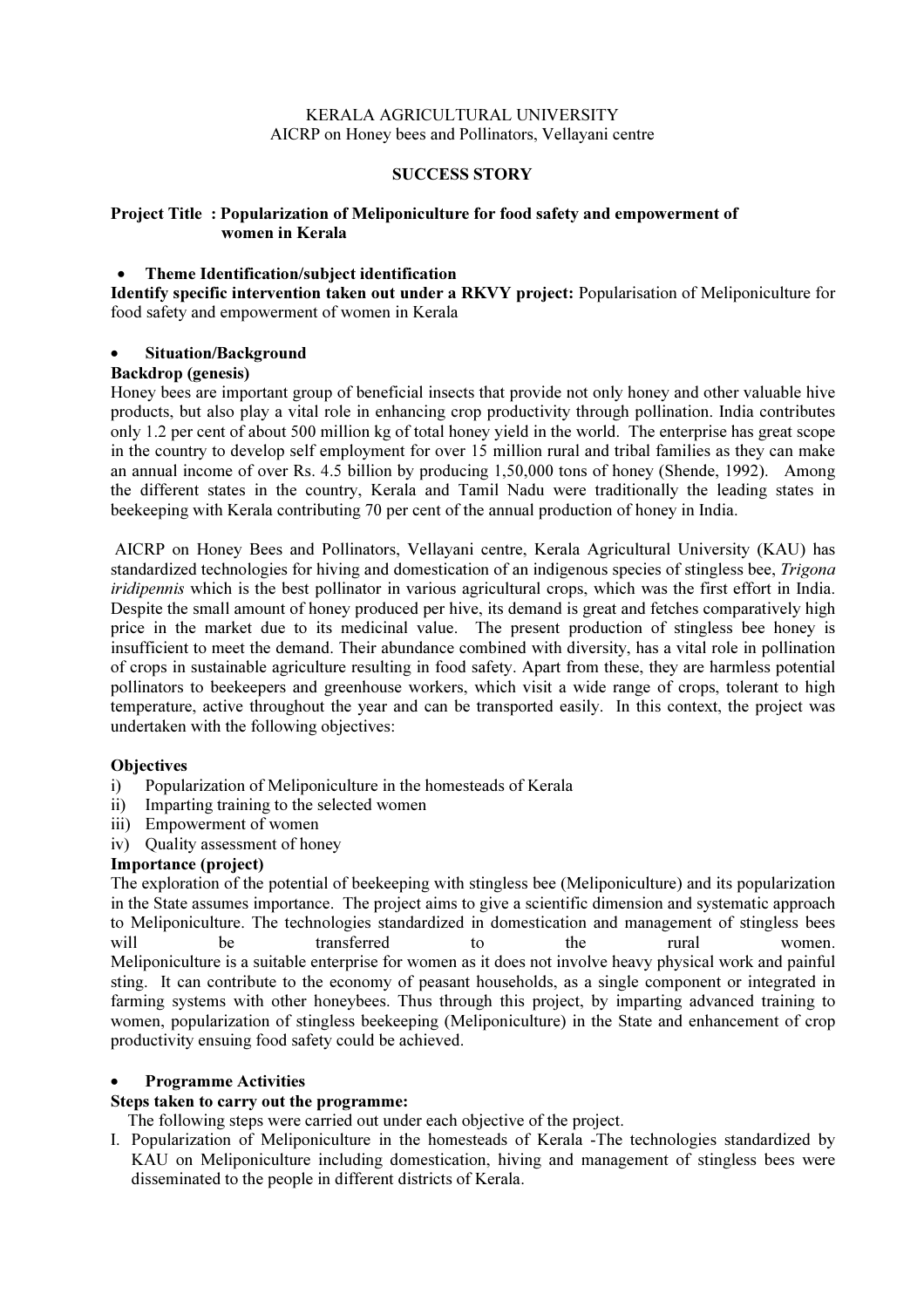### II. Imparting training to the selected women

 Selected women trainer's trainee from different districts and imparted training on high tech Meliponiculture -hiving and domestication, high tech management, genetic improvement, honey extraction and bee health.

III. Empowerment of women

 Mass multiplication of stingless bee colonies by selected women and supply of sufficient stingless bee colonies in different districts.

IV Quality assessment of honey

 Standardization of quality parameters of honey and other hive products from different locations and from diversified flora

#### Steps taken to fulfill the objectives

The following steps were carried to fulfill the objectives of the project.

### I. Popularization of Meliponiculture in the homesteads of Kerala

 The technologies of K.A.U. for hiving feral stingless bee colonies, domestication and management were disseminated through different media like Kerala Karshakan, Karshakashree, Karshakan, dailies and visual media like Doordarshan, Asianet etc.

## II. Imparting training to the selected women

 As a part of the project with regard to the imparting of training, three trainer's training was conducted during the project period. In the first year, training was conducted from 24 to  $25<sup>th</sup>$ February 2011 at Kanakakunnu, Trivandrum; two batches were combined as a single unit. The training to third and fourth batch during the second year was conducted at College of Agriculture, Vellayani from  $20^{th}$  to  $22^{nd}$  July, 2011 and at Kanakakunnu, Trivandrum from February 29 to March 01, 2012. The beekeepers (women) were selected from different parts of the State.

Imparted training on high tech Meliponiculture developed by KAU

- $\triangleright$  Transfer of the feral stingless bee colonies in natural habitats (basement of old buildings, compound walls, tree trunks etc.) into artificial hives without demolishing the structures.
- $\triangleright$  Techniques for high tech management of stingless bee colonies during different seasons such as division of colonies, extraction of honey etc.,
- $\triangleright$  Genetic improvement of the stingless bee species through selective breeding and mass multiplication
- $\triangleright$  Refinement of techniques used for extraction of honey
- $\triangleright$  Formulation of eco-friendly measures for bee health management in stingless bees

#### III. Empowerment of women

Mass multiplication of stingless bee colonies: One woman each from four districts was selected and was trained in mass multiplication of colonies. Colonies with good quality and highly prolific queen were selected and subjected to mass queen rearing technique by Queen grafting method.

### IV. Quality assessment of honey

Standardization of quality parameters of honey and other hive products from different locations and from diversified flora:In order to assess the different constituents of stingless bee honey, honey samples were collected from stingless bee hives of different districts of Kerala. The quality parameters of the honey samples were analysed in the laboratory of AICRP on Honey Bees & Pollinators, Vellayani centre.

#### o Methodology followed

## Mass multiplication of stingless bee colonies by selected women

Stingless bee colonies having better traits like better brood development, honey storage and less swarming were selected. The selected colonies were fed with honey/ sugar syrup as artificial food and produced queen cells during brood rearing season resulting in the production of  $10 - 18$  queen cells per hive (mass queen rearing technique). The divided colonies without queen cell were provided with queen cells by queen grafting method.

### Quality analysis of honey: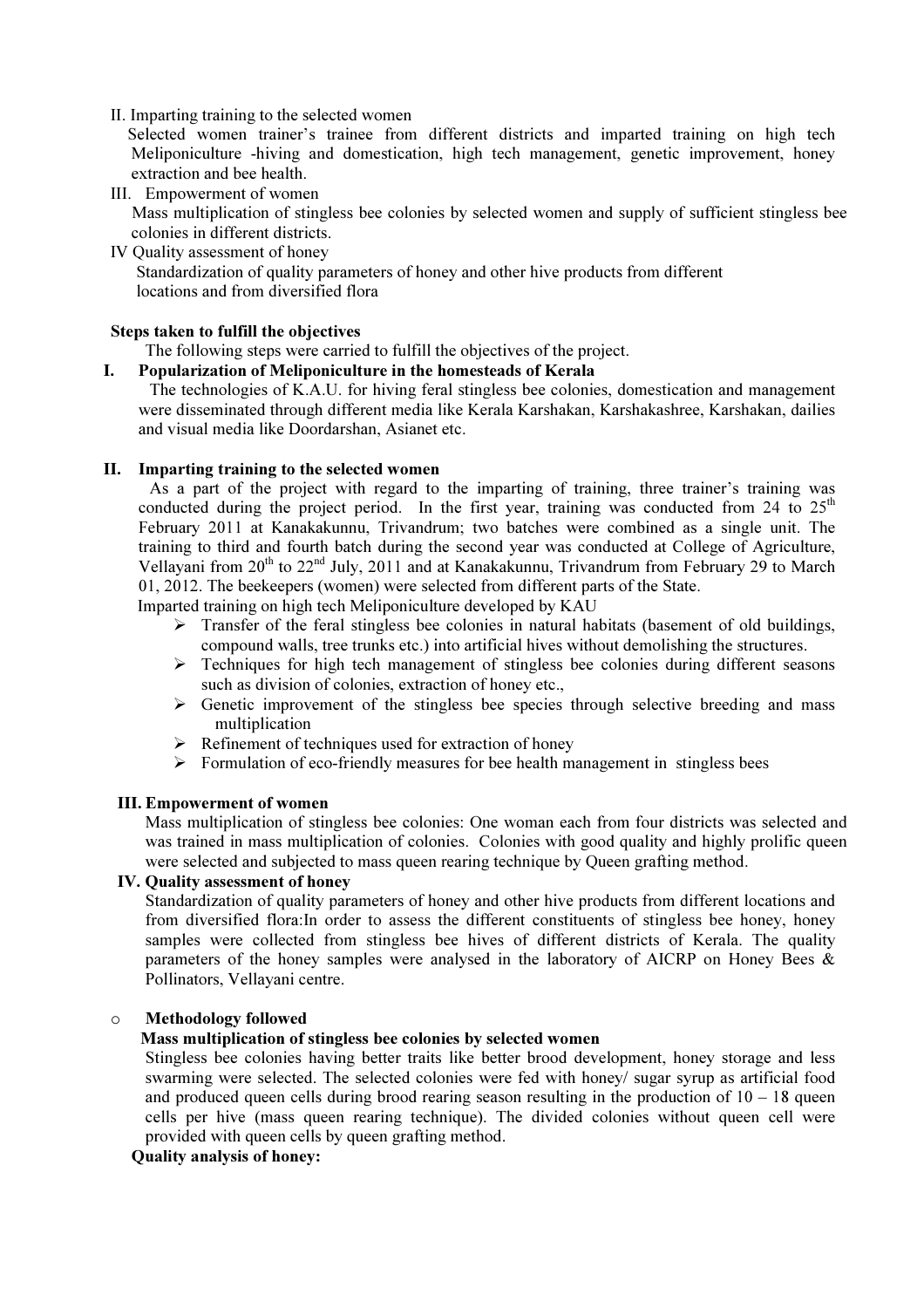The stingless bee samples were collected from different districts of Kerala for quality analysis. Each samples were maintained at three replication and analysed for moisture, pH, reducing sugar, non reducing sugar, vitamin C, presence of protein and amino acid.

## • Results/Outcomes

### o Important outcomes achieved

Technical guidance was given on scientific Meliponiculture to the beekeepers from different parts of Kerala to initiate stingless beekeeping and this motivated the public about commercial Meliponiculture.

Four batches of trainer's trainee were selected two each in the first and second year. A total of 174 women were trained.

- $\triangleright$  First and second batch : 71 nos.
- $\triangleright$  Third batch : 38 nos.  $\triangleright$  Fourth batch : 65 nos.

A booklet in Malayalam on Meliponiculture entitled "Cherutheneecha valarthal" with latest innovations and advanced technologies on hiving, management, honey extraction etc. was released on 24-02-2011.

As a part of the post assessment of training, observations on the number of colonies, honey yield and adoption of scientific management practices by these trainees were recorded. All the trainees have adopted the scientific management and they have added more colonies by hiving the feral colonies and through proper and successful division of colonies. A mean per cent honey yield increase of 82.37 per cent was recorded after adopting the scientific management by the trainer's trainee

In the mass multiplication experiment of stingless bees, the divided colonies which were provided with queen cells by queen grafting method exhibited the characters of the mother colony having better qualities.

Quality analysis of stingless bee honey samples of various districts revealed the presence of following parameters; moisture- 24.69 per cent, reducing sugar-57.90 per cent, non-reducing sugar-3.28 per cent, pH-4.03, vitamin C- 1.83 mg/l and trace amount of protein and amino acid.

#### o Quantitative and qualitative data

### i) Assessment of adoption of scientific management by trainees

Five trainer's trainee who attended the training was randomly selected from nine districts throughout the State. As a part of the post assessment of training, observations on the number of colonies, honey yield and adoption of scientific management practices by these trainees were recorded. All the trainees have adopted the scientific management and they have added more colonies by hiving the feral colonies and through proper and successful division of colonies. A mean per cent honey yield increase of 82.37 per cent was recorded after adopting the scientific management by the trainer's trainee (Table 1.).

| District | No. of   | Pre       | Post assessment |        |        |         |               |
|----------|----------|-----------|-----------------|--------|--------|---------|---------------|
|          | benefici | assessmen |                 |        |        |         | $\%$          |
|          | aries    |           |                 |        |        |         | yield         |
|          |          |           |                 |        |        |         | <i>ncreas</i> |
|          |          | No. of    | Adoption        | No. of | Hone   | Total   | e             |
|          |          | colonies  | of              | coloni | y      | honey   |               |
|          |          |           | scientific      | es     | yield/ | yield/y |               |
|          |          |           | managem         |        | colon  | ear     |               |
|          |          |           | ent             |        | y(g)   | (Kg)    |               |
|          |          |           |                 |        |        |         |               |

Table 1. Assessment of scientific management adoption by trainer's trainee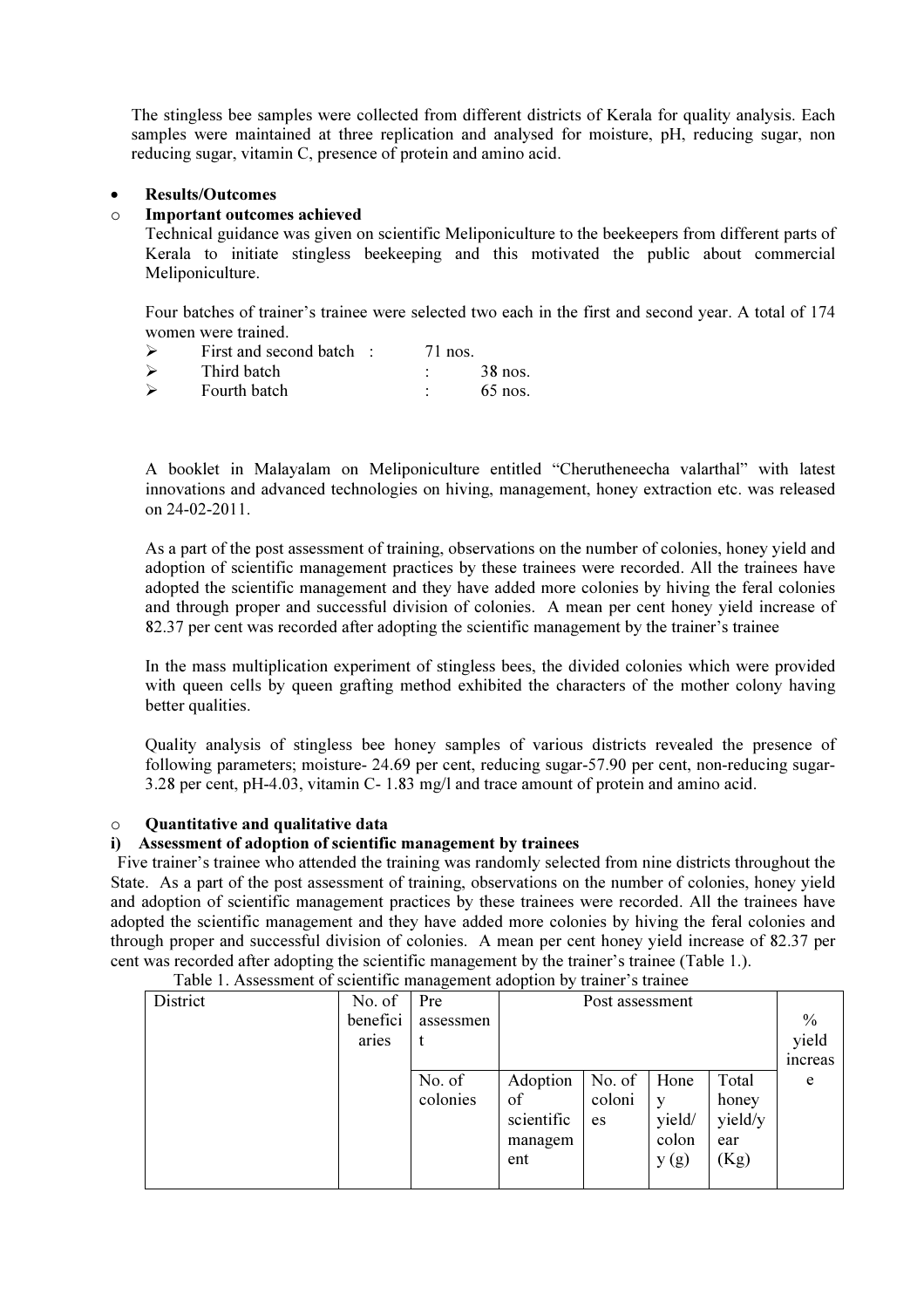|                       | 1.               | 14                      | Adopted | 150  | 350 | 52.50                                                                                                                                                                                                                                                                                                                                                                                   | 90.66 |
|-----------------------|------------------|-------------------------|---------|------|-----|-----------------------------------------------------------------------------------------------------------------------------------------------------------------------------------------------------------------------------------------------------------------------------------------------------------------------------------------------------------------------------------------|-------|
|                       | 2.               | 10                      | Adopted | 100  | 400 | 40.00                                                                                                                                                                                                                                                                                                                                                                                   | 90.00 |
| 1. Thiruvananthapuram | 3.               | 320                     | Adopted | 1000 | 650 |                                                                                                                                                                                                                                                                                                                                                                                         | 68.00 |
|                       | 4.               | $\overline{c}$          | Adopted | 44   | 450 |                                                                                                                                                                                                                                                                                                                                                                                         | 95.45 |
|                       | 5.               | 13                      | Adopted | 80   | 500 |                                                                                                                                                                                                                                                                                                                                                                                         | 83.75 |
|                       |                  |                         |         |      |     |                                                                                                                                                                                                                                                                                                                                                                                         |       |
|                       | 1.               | 34                      | Adopted | 270  | 600 |                                                                                                                                                                                                                                                                                                                                                                                         | 87.40 |
|                       | 2.               | 5                       | Adopted | 40   | 550 |                                                                                                                                                                                                                                                                                                                                                                                         | 87.50 |
| 2. Kollam             | 3.               | $\overline{\mathbf{3}}$ |         | 25   | 450 |                                                                                                                                                                                                                                                                                                                                                                                         |       |
|                       |                  | $\mathbf{1}$            | Adopted | 15   |     |                                                                                                                                                                                                                                                                                                                                                                                         | 88.00 |
|                       | 4.<br>5.         | $\overline{2}$          | Adopted |      | 300 |                                                                                                                                                                                                                                                                                                                                                                                         | 93.33 |
|                       |                  |                         | Adopted | 20   | 450 |                                                                                                                                                                                                                                                                                                                                                                                         | 90.00 |
|                       | 1.               | $\overline{\mathbf{3}}$ | Adopted | 30   | 500 |                                                                                                                                                                                                                                                                                                                                                                                         | 90.00 |
|                       | 2.               | $\overline{5}$          | Adopted | 40   | 550 |                                                                                                                                                                                                                                                                                                                                                                                         | 87.50 |
| 3. Pathanamthitta     | 3.               | 3                       | Adopted | 40   | 350 |                                                                                                                                                                                                                                                                                                                                                                                         | 92.50 |
|                       | 4.               | $\overline{2}$          | Adopted | 25   | 500 |                                                                                                                                                                                                                                                                                                                                                                                         | 92.00 |
|                       | 5.               | $\overline{2}$          | Adopted | 24   | 550 |                                                                                                                                                                                                                                                                                                                                                                                         | 91.66 |
|                       |                  |                         |         |      |     |                                                                                                                                                                                                                                                                                                                                                                                         |       |
|                       | 1.               | 6                       | Adopted | 25   | 550 |                                                                                                                                                                                                                                                                                                                                                                                         | 76.00 |
|                       | 2.               | $\overline{\mathbf{8}}$ | Adopted | 60   | 600 |                                                                                                                                                                                                                                                                                                                                                                                         | 86.66 |
| 4. Idukki             | 3.               | 12                      | Adopted | 50   | 350 |                                                                                                                                                                                                                                                                                                                                                                                         | 76.00 |
|                       | 4.               | 18                      | Adopted | 85   | 400 |                                                                                                                                                                                                                                                                                                                                                                                         | 78.82 |
|                       | 5.               | $\overline{4}$          | Adopted | 30   | 450 |                                                                                                                                                                                                                                                                                                                                                                                         | 86.66 |
|                       |                  |                         |         |      |     |                                                                                                                                                                                                                                                                                                                                                                                         |       |
|                       | 1.               | 8                       | Adopted | 50   | 450 | 650.00<br>19.80<br>40.00<br>162.00<br>22.00<br>11.25<br>4.50<br>9.00<br>15.00<br>22.00<br>14.00<br>12.50<br>13.20<br>13.75<br>36.00<br>17.50<br>34.00<br>13.50<br>22.50<br>13.50<br>22.00<br>30.00<br>6.00<br>2.50<br>2.20<br>2.50<br>4.50<br>12.50<br>19.25<br>12.50<br>11.00<br>8.25<br>6.75<br>27.50<br>36.00<br>18.00<br>60.00<br>25.00<br>8.50<br>10.00<br>11.00<br>12.50<br>11.00 | 84.00 |
|                       | 2.               | $\overline{2}$          | Adopted | 30   | 450 |                                                                                                                                                                                                                                                                                                                                                                                         | 93.33 |
| 5. Kottayam           | 3.               | $\overline{\mathbf{3}}$ | Adopted | 40   | 550 |                                                                                                                                                                                                                                                                                                                                                                                         | 92.50 |
|                       | 4.               | 12                      | Adopted | 60   | 500 |                                                                                                                                                                                                                                                                                                                                                                                         | 80.00 |
|                       | 5.               | $\overline{2}$          | Adopted | 15   | 400 |                                                                                                                                                                                                                                                                                                                                                                                         | 86.66 |
|                       |                  |                         |         |      |     |                                                                                                                                                                                                                                                                                                                                                                                         |       |
|                       | 1.               | $\mathbf{1}$            | Adopted | 10   | 250 |                                                                                                                                                                                                                                                                                                                                                                                         | 90.00 |
|                       | 2.               | $\overline{2}$          | Adopted | 11   | 200 |                                                                                                                                                                                                                                                                                                                                                                                         | 81.81 |
| 6. Alappuzha          | 3.               | $\overline{2}$          | Adopted | 10   | 250 |                                                                                                                                                                                                                                                                                                                                                                                         | 80.00 |
|                       | 4.               | $\overline{4}$          | Adopted | 18   | 250 |                                                                                                                                                                                                                                                                                                                                                                                         | 77.77 |
|                       | 5.               | 12                      | Adopted | 50   | 250 |                                                                                                                                                                                                                                                                                                                                                                                         | 76.00 |
|                       |                  |                         |         |      |     |                                                                                                                                                                                                                                                                                                                                                                                         |       |
|                       | 1.               | 8                       | Adopted | 35   | 550 |                                                                                                                                                                                                                                                                                                                                                                                         | 77.14 |
|                       | 2.               | $\overline{7}$          | Adopted | 25   | 500 |                                                                                                                                                                                                                                                                                                                                                                                         | 72.00 |
| 7. Kozhikode          | $\overline{3}$ . | $\overline{6}$          | Adopted | 20   | 550 |                                                                                                                                                                                                                                                                                                                                                                                         | 70.00 |
|                       |                  | $\overline{\mathbf{3}}$ | Adopted | 15   | 550 |                                                                                                                                                                                                                                                                                                                                                                                         | 80.00 |
|                       | $\frac{4}{5}$    | $\overline{2}$          | Adopted | 15   | 450 |                                                                                                                                                                                                                                                                                                                                                                                         | 86.66 |
|                       |                  |                         |         |      |     |                                                                                                                                                                                                                                                                                                                                                                                         |       |
|                       | 1.               | 8                       | Adopted | 50   | 550 |                                                                                                                                                                                                                                                                                                                                                                                         | 84.00 |
|                       | 2.               | $\overline{9}$          | Adopted | 60   | 600 |                                                                                                                                                                                                                                                                                                                                                                                         | 85.00 |
| 8. Kannur             | 3.               | $\overline{7}$          | Adopted | 40   | 450 |                                                                                                                                                                                                                                                                                                                                                                                         | 82.50 |
|                       | 4.               | 15                      | Adopted | 100  | 600 |                                                                                                                                                                                                                                                                                                                                                                                         | 85.00 |
|                       | 5.               | 5                       | Adopted | 50   | 500 |                                                                                                                                                                                                                                                                                                                                                                                         | 90.00 |
|                       |                  |                         |         |      |     |                                                                                                                                                                                                                                                                                                                                                                                         |       |
|                       | 1.               | $\overline{4}$          | Adopted | 15   | 550 |                                                                                                                                                                                                                                                                                                                                                                                         | 73.33 |
|                       | $\overline{2}$ . | $\overline{8}$          | Adopted | 20   | 500 |                                                                                                                                                                                                                                                                                                                                                                                         | 60.00 |
| 9. Kasaragod          |                  |                         |         |      |     |                                                                                                                                                                                                                                                                                                                                                                                         |       |
|                       | 3.               | $\overline{7}$          | Adopted | 20   | 550 |                                                                                                                                                                                                                                                                                                                                                                                         | 65.00 |
|                       | 4.               | 8                       | Adopted | 25   | 500 |                                                                                                                                                                                                                                                                                                                                                                                         | 68.00 |
|                       | 5.               | 9                       | Adopted | 20   | 550 |                                                                                                                                                                                                                                                                                                                                                                                         | 55.00 |
| Mean                  |                  |                         |         |      |     |                                                                                                                                                                                                                                                                                                                                                                                         | 82.39 |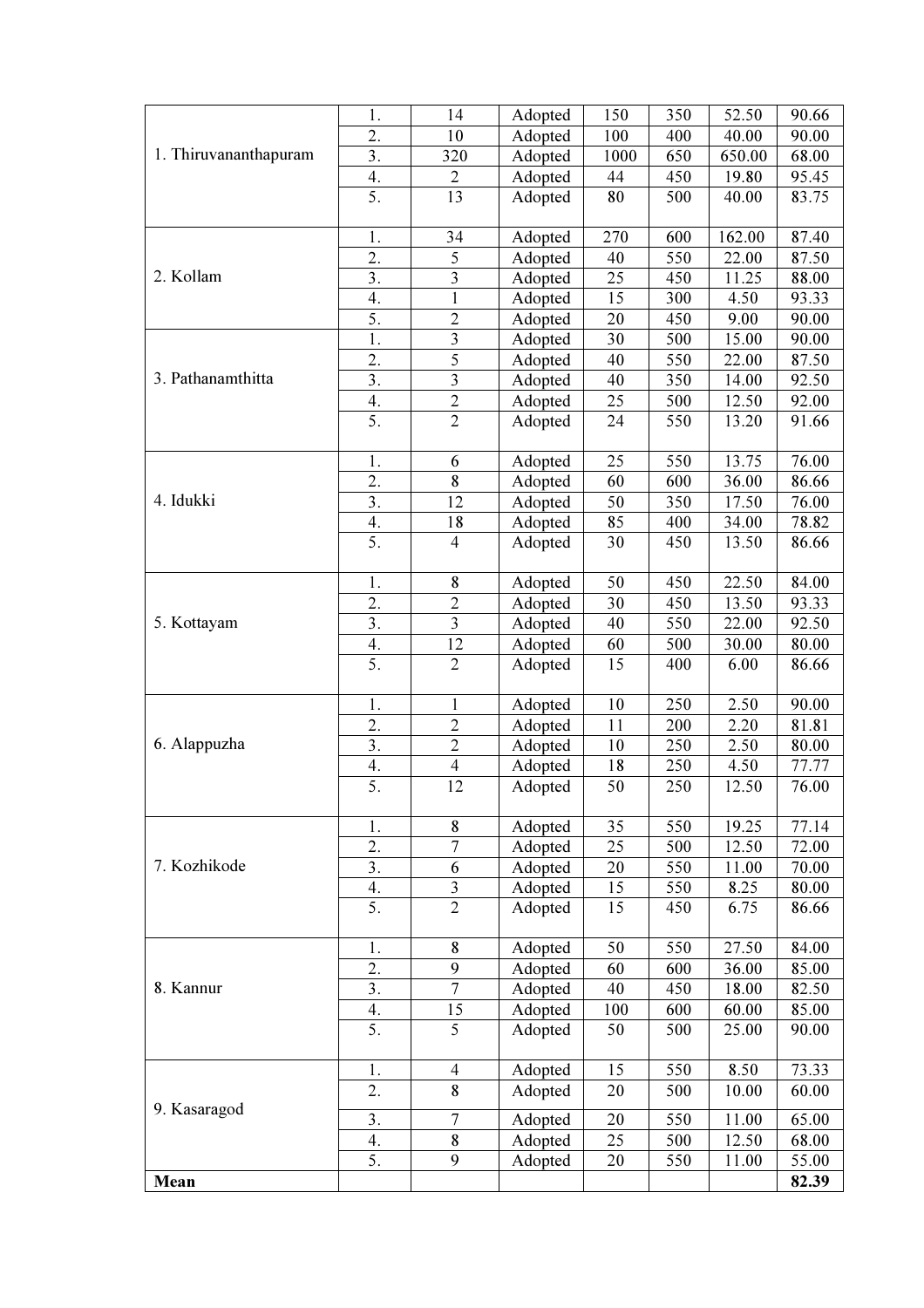## ii) Quality analysis of stingless bee honey samples

Quality analysis of stingless bee honey samples collected from different districts (Table 2) revealed that the moisture content varies from 23.1 to 27.0 per cent with an average of 24.69 per cent. Thus, decreased moisture content in stingless bee honey enables them to inhibit the growth of bacteria and make it viable for long term storage without processing. The content of reducing sugar ranged from 44.16 to 69.44 per cent with a mean of 57.90 per cent while that of the non-reducing sugar ranged from 1.90 to 4.87 with a mean of 3.28 per cent. The percentage of reducing sugar was found to be maximum in samples collected from Kannur district compared to other districts. The pH of stingless bee honey was low, where the values ranged from 3.50 to 4.87 with a mean of 4.03, and hence were acidic which was in accordance with that of De Bruijn and Sommeijer, 1997. Presence of vitamin C ranged between 1.04 to 2.80 mg/l with a mean of 1.83 while the protein and amino acid were present in trace amounts in all the samples collected. The quality parameters of stingless bee honey were found to be varying over various districts. This may be due to the diversity in flora available in respective locations.

| <b>Distric</b><br>t                           | <b>Thiruv</b><br>ananth | Kolla  | Pathan                  | Kottaya | <b>Idukk</b> | Kannu  | Kasara | <b>Alappu</b> |        | <b>Thriss Palakk</b> | Mea                  |
|-----------------------------------------------|-------------------------|--------|-------------------------|---------|--------------|--------|--------|---------------|--------|----------------------|----------------------|
| <b>Paramete</b><br>rs                         | apura<br>m              | m      | amthitt<br>$\mathbf{a}$ | m       | Ť            | r      | god    | zha           | ur     | ad                   | $\mathbf n$          |
| <b>Moisture</b><br>$(\%)$                     | 24.20                   | 25.00  | 23.10                   | 27.00   | 24.20        | 24.20  | 25.00  | 24.20         | 25.00  | 25.00                | 24.6<br>9            |
| Reducing<br><b>Sugar</b><br>$(\%)$            | 58.68                   | 45.78  | 68.30                   | 62.50   | 56.81        | 69.44  | 44.16  | 44.64         | 67.20  | 61.50                | 57.9<br>$\mathbf{0}$ |
| <b>Non</b><br>Reducing<br><b>Sugar</b><br>(%) | 3.49                    | 4.56   | 1.90                    | 2.61    | 2.60         | 2.56   | 2.61   | 3.87          | 4.87   | 3.73                 | 3.28                 |
| pH                                            | 4.15                    | 4.50   | 3.64                    | 3.90    | 3.50         | 3.85   | 4.35   | 3.87          | 4.87   | 3.73                 | 4.03                 |
| <b>Vitamin</b><br>$C$ (mg/l)                  | 1.04                    | 2.08   | 2.80                    | 1.52    | 2.10         | 1.55   | 1.09   | 2.09          | 2.15   | 1.90                 | 1.83                 |
| Protein<br>& Amino<br>Acid                    | Traces                  | Traces | Traces                  | Traces  | Traces       | Traces | Traces | Traces        | Traces | Traces               | Traces               |

Table 2. District wise analysis of stingless bee honey parameters

o Difference it made to farmers income, productivity or any other measurable indicator Beekeepers income through selling of honey and colonies

Adoption of scientific management practices

# • Evidence/Evaluation

# o How the success measured

The success was measured by assessing the additional income generated by selling the honey and colonies, adoption of scientific techniques of selected bee keepers from different districts who has already attended the training.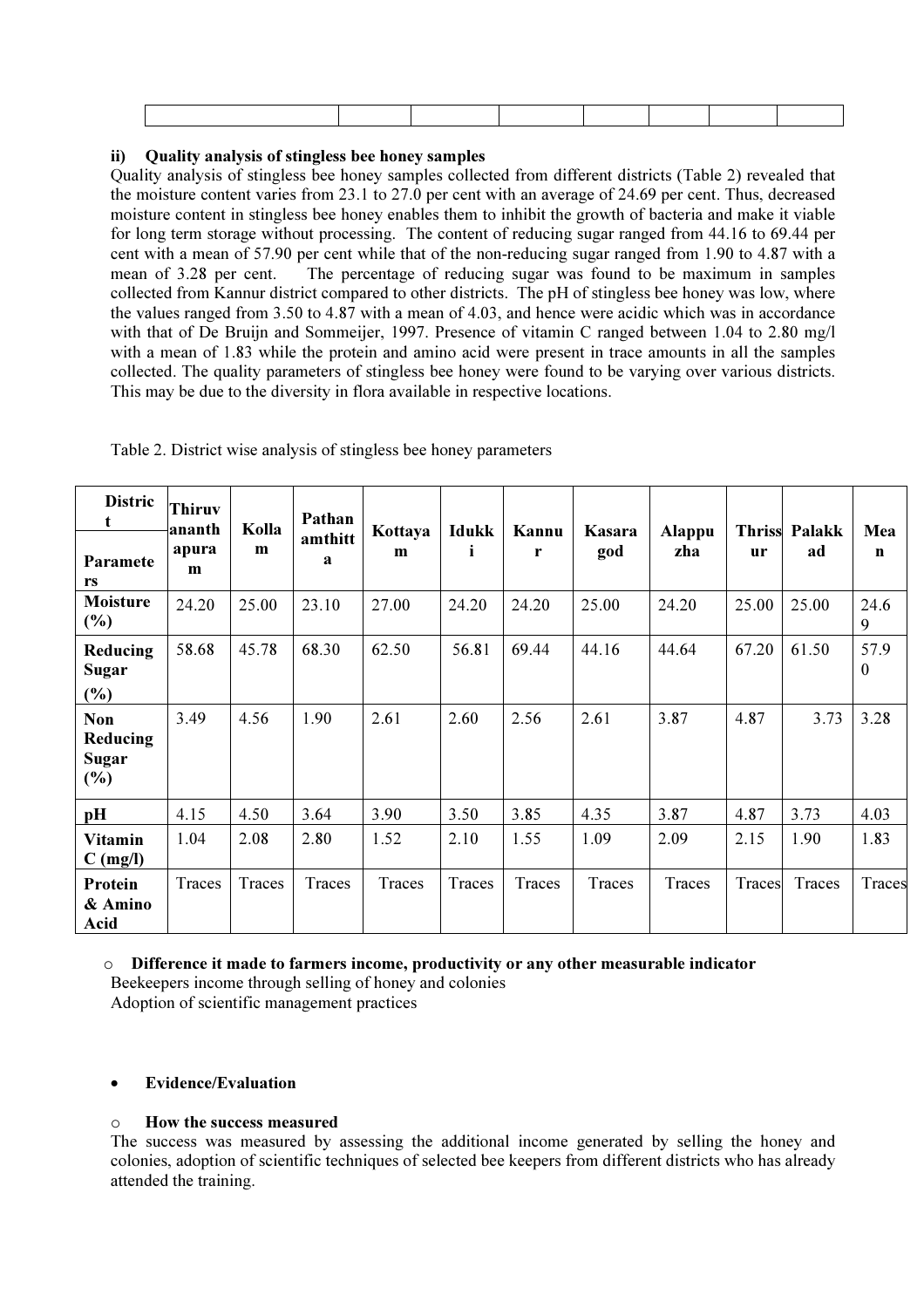#### o Pre and post assessments

A survey format was distributed among the trainer's trainee before the training in order to assess the number of hives, honey yield and beekeeping practices followed by them. Post assessment was done by selecting randomly the beekeepers from different districts who attended the training. Observations on the number of colonies, honey yield, sale of colonies and scientific beekeeping practices adopted by them were recorded (Table 1).

### o Beneficiary interaction

The technologies standardized by Kerala Agricultural University on commercial Meliponiculture are disseminated to the public and a large number of them have adopted the technologies in different parts of the State.

#### One success story is given below:

During February 2011, a trainers training programme was conducted as per the objective of the RKVY project "Popularisation of Meliponiculture in Kerala" at Kanakakunnu Palace. Smt. Santhy, Anappadu, Kadakkal, Kollam district, an educated, unemployed young lady, who is trained in Indian bees and Italian bees, attended the training programme. She was fascinated with the amazing behaviour of stingless bees, their non-stinging nature, medicinal uses and high price of stingless honey. Stingless honey is used for the treatment of even cancer. She got an inspiration to collect the feral colonies in her premises and to start Meliponiculture. Large number of feral colonies were present in the compound walls, electric meter boxes etc and she has collected the colonies and hived them in the hive standardized by KAU, adopting the knowledge and technologies obtained from the training programme.

She could collect more than 15 feral colonies and later multiplied the same using mass queen rearing techniques imparted through the RKVY project. Now she is domesticating 30 stingless bee colonies and is able to supply colonies and stingless bee boxes to the farmers in small scale. She is also planning to sell stingless bee honey too.